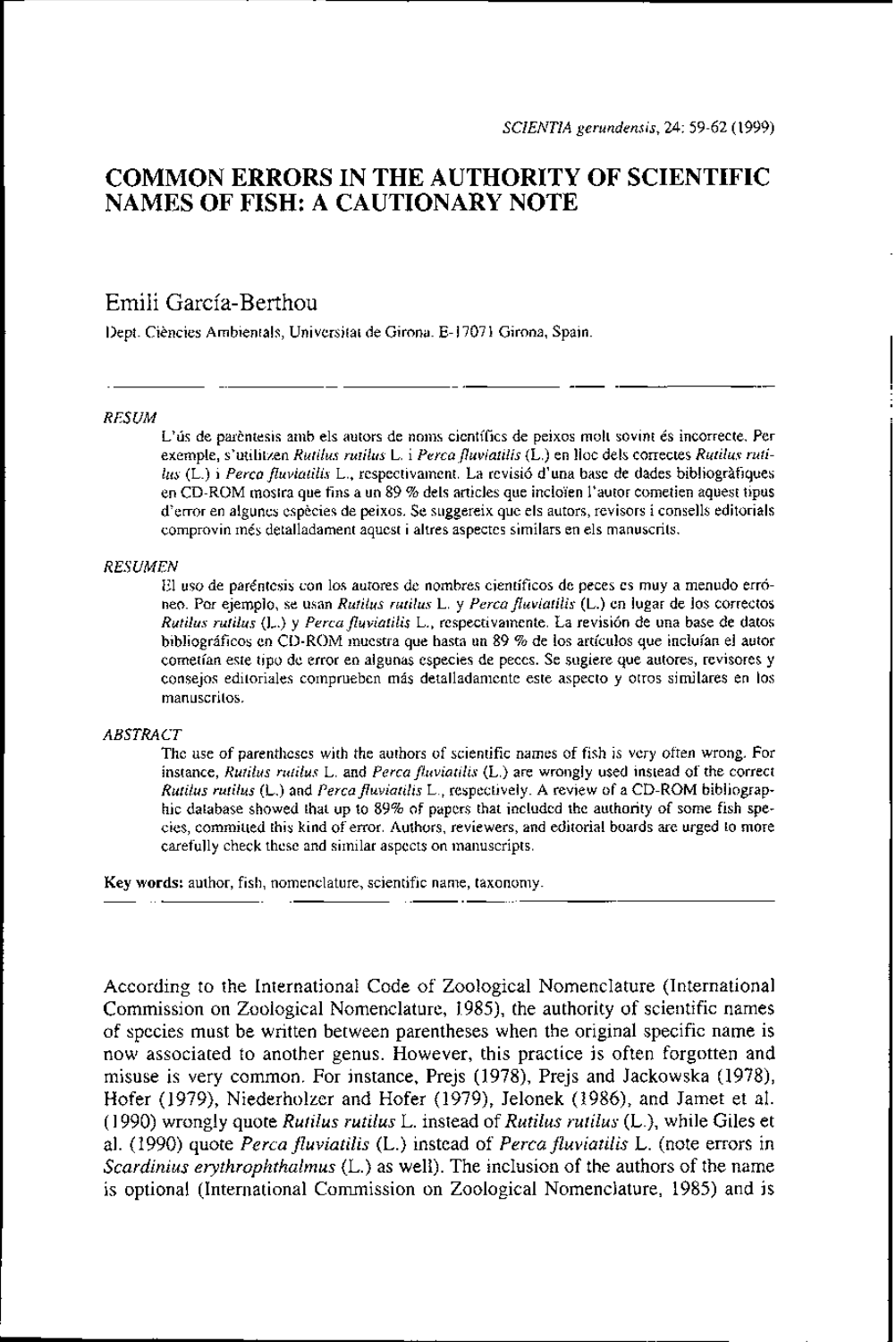not followed in most biological papers; e.g., among the papers on roach *(R. rutilus)*  abstracted in the CD-ROM Life Sciences Collection 1990-1992 (Cambridge Scientific Abstracts): 28 quoted (in the title or the abstract) the scientific name with the author, 35 quoted the name without the author, and 10 quoted only the common name (i.e., roach). The equivalent figures for perch *(P. fluviatilis)* were 21, 51, and 8, respectively. The practice of quoting only the common name, probably more limited to articles on physiology or fundamental biology, seems unsuitable, as it complicates the identification of the paper in the database by potentially interested readers.

Unfortunately, the inclusion of the author is very often wrong. A review of a CD-ROM bibliographic database showed an unexpectedly high number of mistakes for recent literature. Of the papers that included the authority, up to 89% were wrong for some fish species (Table 1). Logically, the error of omitting the parentheses was more common than adding them. These statistics urge authors, reviewers, and editorial boards to check these and similar aspects on manuscripts more carefully. A good reference for European fish is Wheeler (1992).

| Common name  | Scientific name   | Author        | Number of<br>correct<br>citations | Incorrect<br>author | Number of<br>incorrect<br>citations |
|--------------|-------------------|---------------|-----------------------------------|---------------------|-------------------------------------|
| European eel | Anguilla angilla  | (L.)          | 12                                | L.                  | 14                                  |
| goldfish     | Carassius auratus | $(L_{\cdot})$ |                                   | L.                  | 8                                   |
| common carp  | Cyprinus carpio   | L.            | 24                                | (L.)                |                                     |
| perch        | Perca fluviatilis | Ľ.            | 20                                | (L.)                |                                     |
| roach        | Rutilus rutilus   | (L.)          | 18                                | Ľ.                  | 10                                  |
| trout        | Salmo trutta      |               | 65                                | (L.)                |                                     |

**Table 1.** Number of papers with correct and incorrect authors for selected fish species in *the papers abstracted in the CD-ROM Life Sciences Collection 1990-1992 (Cambridge Scientific Abstracts).* 

## ACKNOWLEDGEMENTS

Dr. Conxi Rodríguez, Alison Shaw, Prof. Walter Bock, Prof. J.E. Thorpe, and severa1 anonymous reviewers provided helpful cornments on early drafts of the manuscript.

### **References**

GILES, N., STREET, M. and WRIGHT, R.M. 1990. Diet composition and prey preference of tench, *Tinca tinca* (L.), comrnon bream, *Abramis brama* (L.), perch, *Percafluviatilis* (L.) and roach, *Rutilus rutilus* (L.) in two contrasting gravel pit lakes: potential trophic overlap with wildfowl. *J. Fish Biol.,* **37:** 945-958.